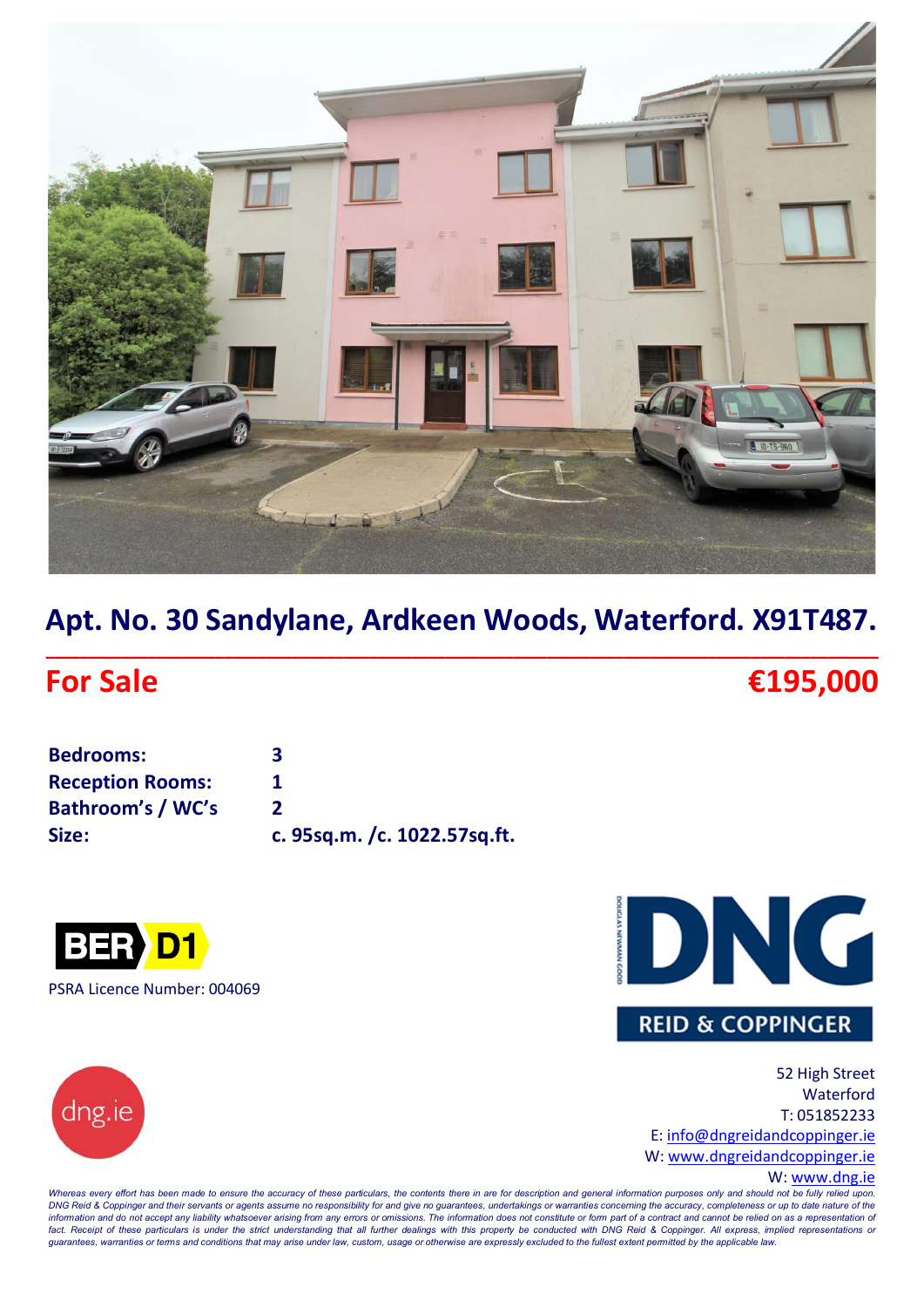

#### **DESCRIPTION**

Excellent Investment Opportunity. Generous 3 bed 2 bath first floor Apartment, located directly adjacent to University Hospital Waterford and The Ardkeen Shopping Centre. This well presented apartment is within walking distance of a host of shops, pubs, and eateries. The apartment consists of entrance hall, large open plan kitchen/living and dining room with private patio area and three spacious double bedrooms with master bedroom en-suite. This is an ideal property for first time buyers or investors alike with huge demand for rental accommodation from UHW. Annual Management Charge €1,350 for 2021.

#### **LOCATION**

Within the development of Sandylane, Ardkeen Woods, Ardkeen Village on the Dunmore Road in the eastern suburbs of Waterford City and located directly adjacent to University Hospital Waterford, Tesco and The Ardkeen Shopping Centre. This apartment is located within easy walking distance of a host of local amenities with a regular bus route that operates daily.

### **ASKING PRICE €195,000**

**FOR FURTHER INFORMATION AND VIEWING DETAILS PLEASE CONTACT DNG REID & COPPINGER AUCTIONEERS 051852233**



Whereas every effort has been made to ensure the accuracy of these particulars, the contents there in are for description and general information purposes only and should not be fully relied upon *DNG Reid & Coppinger and their servants or agents assume no responsibility for and give no guarantees, undertakings or warranties concerning the accuracy, completeness or up to date nature of* the information and do not accept any liability whatsoever arising from any errors or omissions. The information does not constitute or form part of a contract and cannot be relied on as a<br>representation of fact. Receipt o *representations or guarantees, warranties or terms and conditions that may arise under law, custom, usage or otherwise are expressly excluded to the fullest extent permitted by the applicable law.*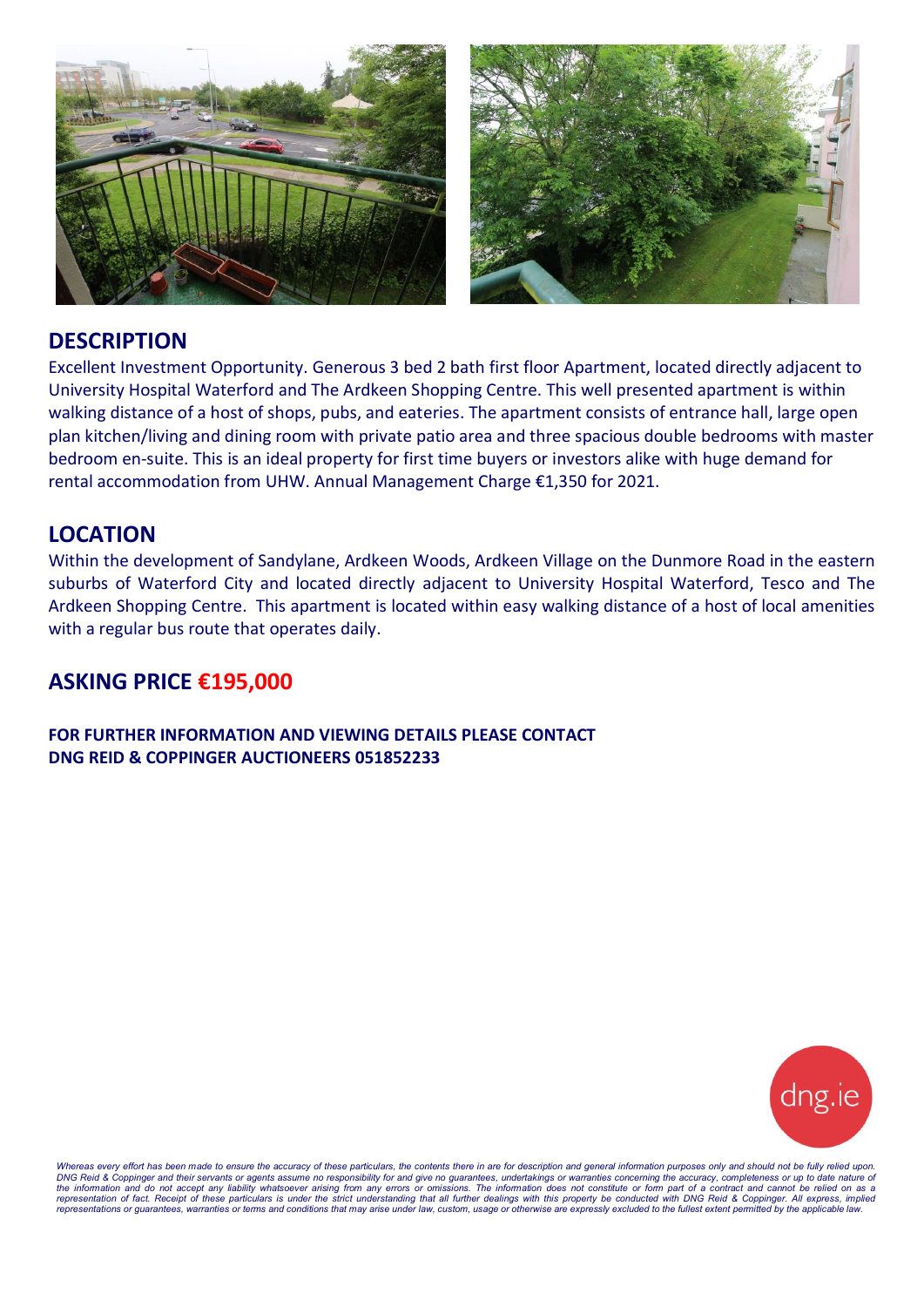